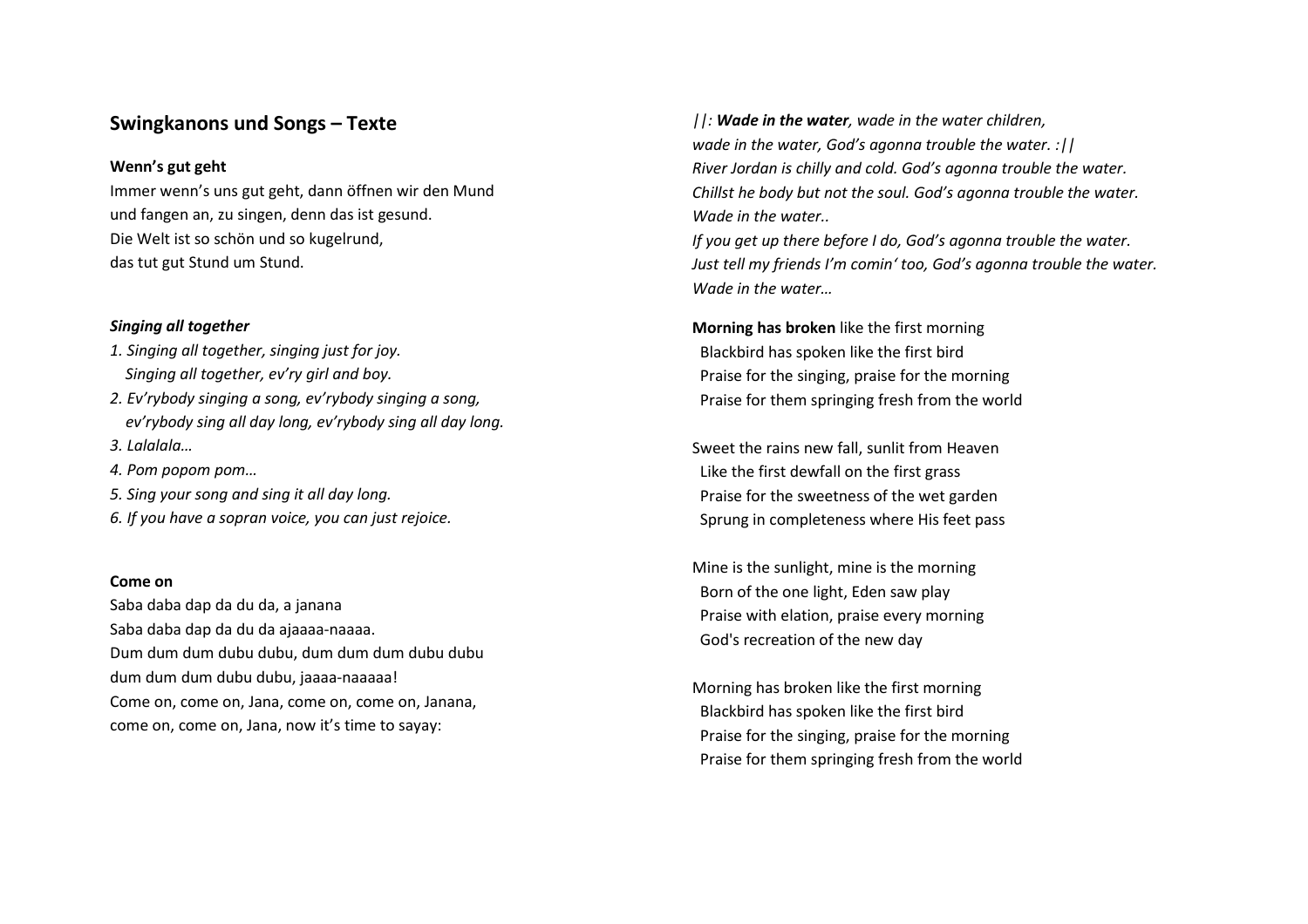## *Streets Of London*

*Have you seen the old man in the closed down market Kicking up the paper with his worn out shoes In his eyes you see no pride, Hand held loosely by his side, Yesterday′s paper telling yesterday's news How can you tell me you′re lonely And say, for you, that the sun don't shine Let me take you by the hand And lead you through the streets of London I'll show you something to make you change your mind Have you seen the old gal who walks the streets of London Dirt in her hair and her clothes in rags She′s no time for talkin, she just keeps right on walkin Carryin her home in two big shopping bags In the all night cafe at a quarter past eleven Same old man sitting there on his own Looking at the world over the rim of his teacup Each tea lasts an hour and he goes home alone Have you seen the old man outside the seaman′s mission Memory fading like the ribbons that he wears In our winter city, the rain cries a little pity For one more forgotten hero in a world that doesn't care* 

**On a wagon bound for market** there's a calf with a mournful eye. High above him there's a swallow, winging swiftly through the sky. How the winds are laughing, they laugh with all their might. Laugh and laugh the whole day through, and half the summer's night. Donna, Donna, Donna, Donna; Donna, Donna, Donna, Don.

 Donna, Donna, Donna, Donna; Donna, Donna, Donna, Don. "Stop complaining!" said the farmer, "Who told you a calf to be? Why don't you have wings to fly with, like the swallow so proud and free?" How the winds …

Calves are easily bound and slaughtered, never knowing the reason why. But whoever treasures freedom, like the swallow has learned to fly. How the winds …

### *Blowin' in the Wind*

 *How many roads must a man walk dow Before you call him a man? How many seas must a white dove sail Before she sleeps in the sand? Yes, and how many times must the cannonballs fly Before they′re forever banned? The answer, my friend, is blowin' in the wind The answer is blowin′ in the wind Yes, and how many years must a mountain exist Before it is washed to the sea? And how many years can some people exist Before they're allowed to be free? Yes, and how many times can a man turn his head And pretend that he just doesn't see? The answer … Yes, and how many times must a man look up Before he can see the sky? And how many ears must one man have Before he can hear people cry? Yes, and how many deaths will it take 'til he knows That too many people have died?* 

 *The answer …*